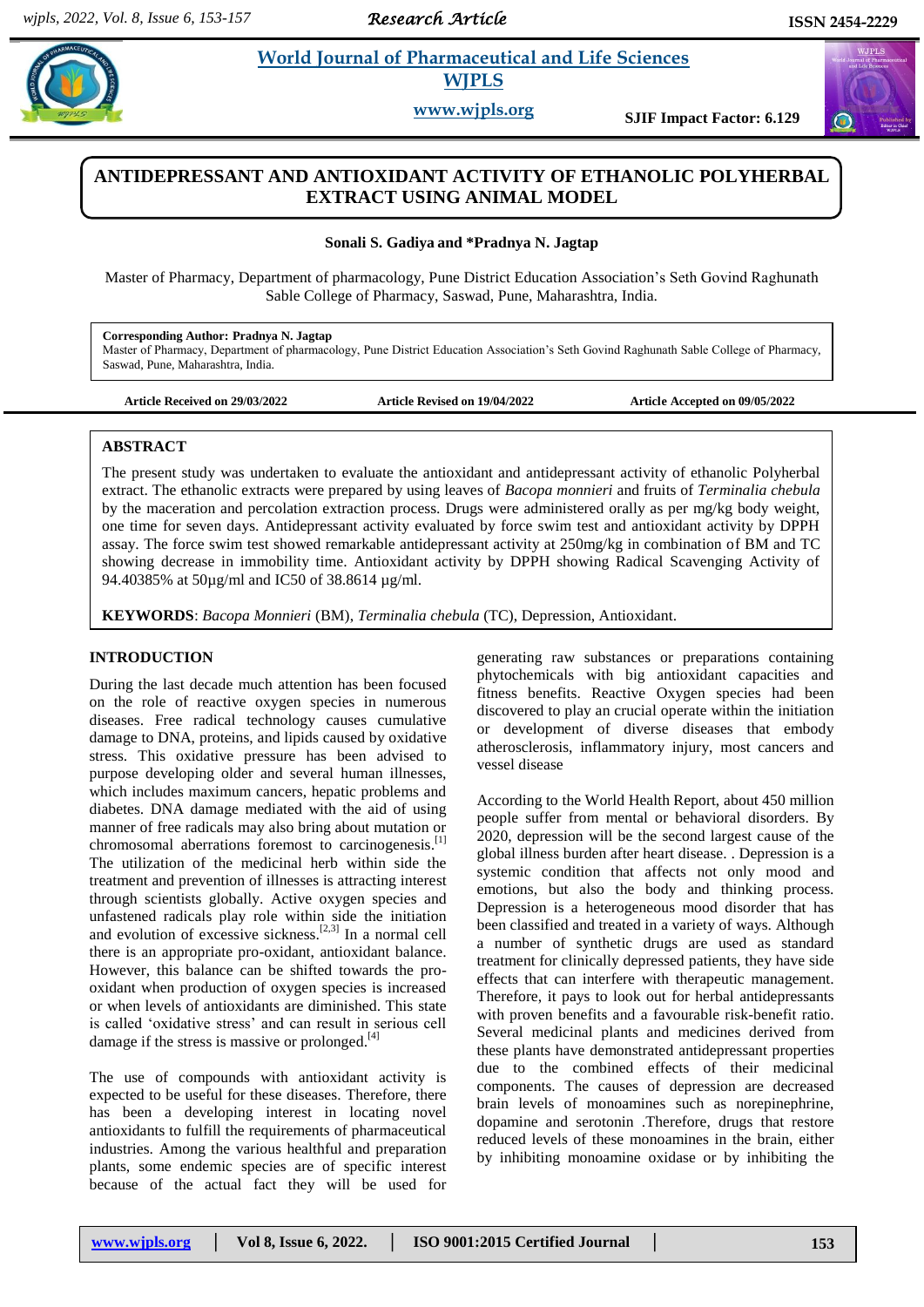reuptake of these neurotransmitters, could be fruitful in treating depression.<sup>[5,6]</sup>

*Bacopa monnieri* L. (Fam. Scrophulariaceae) is a creeping, glabrous, succulent herb, rooting at nodes, allotted at some stage in India in all undeniable districts, ascending to an altitude of 1320 m. The plant is mentioned to expose sedative, antiepileptic, vasoconstrictor and anti-inflammatory activity. [7]

In Bangladesh, this plant is extensively utilized in the normal drugs system as potent therapeutic agent as a medical specialty tonic to reinforce intellectual development, to treat brain disease, internal organ, metabolism and biological process disorders, aching and purifies blood. In some components of this country Brahmi is employed to treat rheumatism and to forestall miscarriage. Some researchers isolated a number of these phytochemicals adore Brahmin, nicotine, herpestine, dessaponin glycosidestriterpenoid saponins like Bacosides A & B. it's been found that the phytochemicals like 3-(a-Larabinopyranosyl)-O-b-D-glucopyranoside-10 and 20 dihydroxy16-keto-dammar-24-ene (Bacosides A & B) are the main compounds that will exhibit neuropharmacological activities by directly performing on the neurotransmitter level.<sup>[8]</sup>

Terminalia chebula (Family: Combratacea) is a mediumhuge sized tree observed in sunny forests of Asia. The plant is broadly called black- or chebulic myrobalan in English. In Sanskrit, it's miles referred to as as 'Haritak' that referees away from all of the diseases.2 The fruit of the plant has massive medicinal values and may be observed within side the Ayurvedic, Chinese and Tibetan remedy literatures., It's miles a major constituent of an a conventional natural remedy triphala, that's doubtlessly powerful for numerous medical makes use of in Ayurvedic system. Several pharmacological sports were mentioned for T.chebula. Earlier preclinical research propose that management of the crude drug extract possesses antianaphylactic, antispasmodic, prokinetic, immunosuppressive, cardiotonic, antioxidant, antihepatoxic, antimicrobial, antimutagenic/ anticarcinogenic, cytoprotective, radio protective, ant diabetic and retinoprotective activitiesAnxiolytic-like and antidepressant-like results.<sup>[9]</sup>

#### **MATERIALS AND METHODS**

The Leaves of *Bacopa Monnieri* and fruits of *Terminalia Chebula* were collected from Botanical garden of Seth Govind Raghunath Sable College Of Pharmacy Saswad, Pune.

## **Extraction Procedure for Bacopa monnieri and Terminalia Chebula**

Leaves were collected and shade dried and coarse ground powder was prepared Leaves of bramhi About 250 g of powdered material have to be soaked in 800 mL ethanol at  $25 \pm 2$  °C for 72 h in a beaker and mixture needs to be stirred every 18 h using a sterile glass rod. Filtrate was

obtained 3 times with the help of Whatman No. 1 filter paper and sterilized cotton filter. The solvent was removed by rotary evaporator and 8.40 g extract.

The collected fruits were washed with running tap water to remove the adhering debris, after drying the fruits were grounded to coarse powder using electric grinder, then plant material is soaked in ethanol for overnight Ethanol is used as menstruum .Plant material (powder i.e. 500 g) is then percolated with circulating (95% of ethanol 200 ml) for three rounds and repeated for three days then residue extracted again twice using same procedure and then combine extract was filtrated and dried under reduce pressure and obtained yield is 44.56 grams.

#### **Experimental animals**

Animals Swiss Albino mice weighing 22-35 grams were housed in standard laboratory conditions (25  $\pm$  5 °C; 55% humidity) and natural light/dark cycle with free access to standard pellet chow and drinking water ad libitum. All experimental procedures were carried out within the light period of the light/dark cycle. The experimental protocol was in strict accordance with regulations and prescribed animal ethical procedures outlined by the Institutional Research Committee Experimental protocol no. SGRS/IAEC/01/2020-21 was the Institutional Animal Ethics approved by  $\overline{Committee}$ .  $^{[10]}$ 

Effect of ethanolic Polyherbal extract of bacopa monnieri and terminalia chebula on depression:

The animals were ranged in five groups each containing 6 animals.

Group 1: (control group): treated with cmc.

Group 2: (standard): Imipramine 15mg/kg.

Group 3: ethanolic Polyherbal extract of Bacopa monnieri 60mg/kg+Terminalia chebula 40mg/kg

Group 4: ethanolic Polyherbal extract of Bacopa monnieri 100mg/kg+Terminalia chebula100mg/kg

Group 5: ethanolic Polyherbal extract of Bacopa monnieri 250mg/kg+Terminalia chebula250mg/kg

#### **Administration of drugs**

CMC (carboxy methyl cellulose) in distilled water was used as vehicle for dose administration. Drugs were administered orally as per mg/kg body weight, one time a day for 7days.<sup>[11]</sup>

#### **Drugs and chemicals**

Drugs and chemicals Imipramine 15 mg/kg was used as a standard drug. Ethanol, distilled water, CMC, ethanol, methanol, DPPH was obtained from the laboratories of PDEA's Seth Govind Raghunath Sable College of Pharmacy, Saswad, Pune, Maharashtra.

#### **Force Swim test**

Swiss albino mice of either sex are used. They are brought to the laboratory at least one day before the experiment and are housed separate cages with free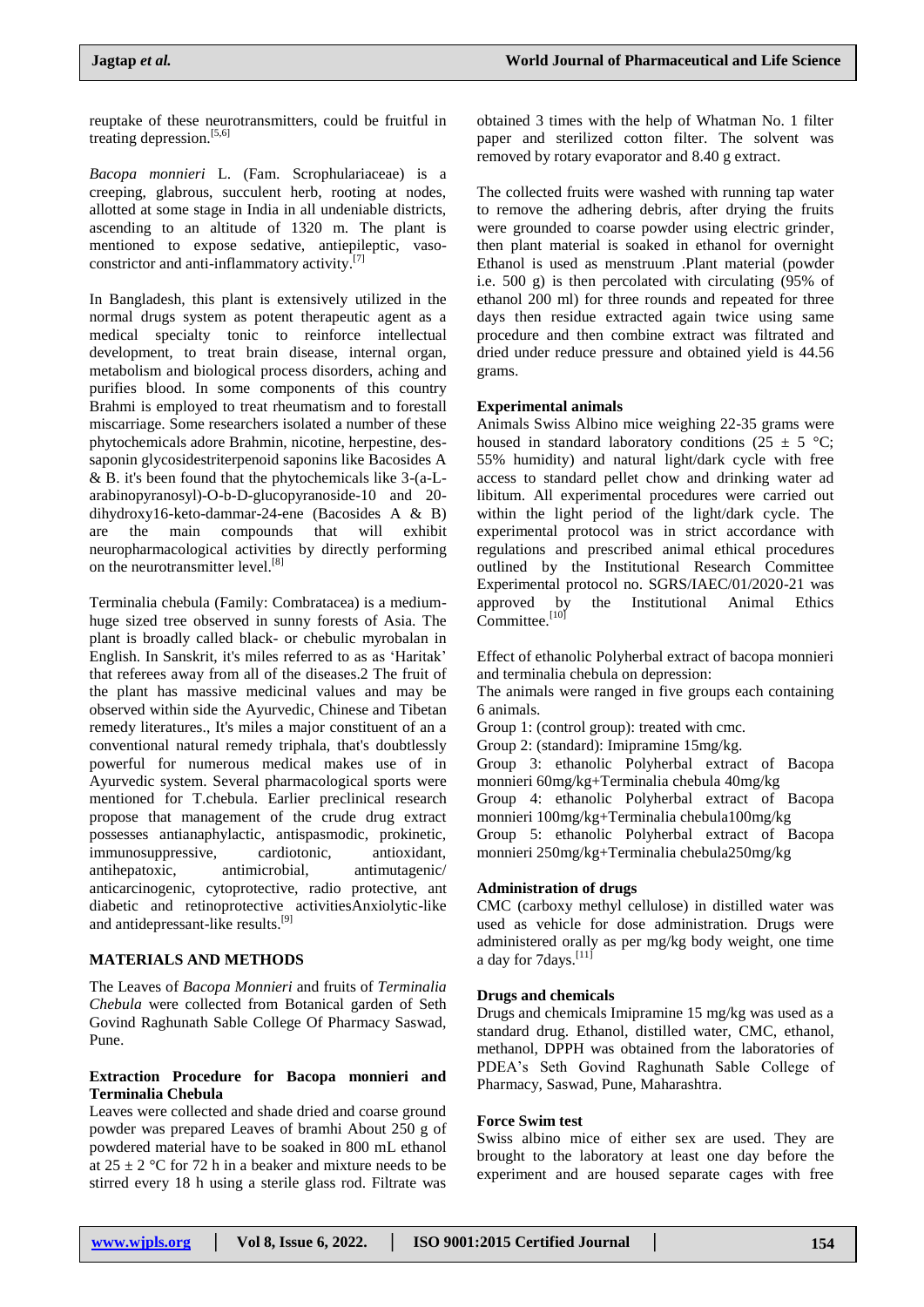access to food and water. Rats or mice rats are individually forced to swim inside a vertical Plex glass cylinder. .After 5–6 min immobility reaches a plateau where they remain immobile for approximately 80% of the time. After 15 min in the water the rats are removed and allowed to dry in a heated enclosure (32 °C) before being returned to their home cages. They are again placed in the cylinder 24 h later and the total duration of immobility is measured during a 5 min test. $[11]$ 

#### **Invitro antioxidant activity**

DPPH radical- scavenging activity

The stable 1,1-diphenyl-2-picryl hydroxyl radical (DPPH) was used for determination of free radicalscavenging activity of the extract . The addition of 0.1 m DPPH solution in various concentrations (10. 20, 30, 40, and 50 µg/ml) of plant extract/ascorbic acid in the presence of Tris -HCI buffer (50 mM, pH 7.4), which was measured at 517 nm. After incubation in the dark, the absorbance values were measured at 517 nm using a spectrophotometer. &e experiments were performed in triplicate. &e DPPH radical scavenging activity was estimated using the equation. Mixture of methanol and extract served as the blank. The per cent inhibition was calculated by measuring the absorbance of

extract/ascorbic acid treated samples against the blank. The IC50 values for the Polyherbal extract were calculated and compared with the standard reference compound ascorbic acid. The data for both extraction methods were collected and tabulated. [12]

#### **DPPH scavenging effect (%): % Inhibition=A0- A1/A0 × 100**

Where  $AO = The absorbance of control$ .

 $A1$  = The absorbance of sample. As DPPH was soluble in methanol, it was taken up as organic phase.

Statistical Analysis: A one-way analysis of variance was used, followed by Dunnett's multiple tests, for statistical analysis. For each group of six rats, the results are expressed as the mean, standard deviation. Differences between groups were deemed statistically significant at the P 0.0001 level.

#### **RESULTS AND DISCUSSION**

Results: Effect of ethanolic Polyherbal extract of bacopa monnieri and terminalia chebula on depression by using Force swim test.

# **Table 1: Results of Force Swim Test.**

| Group | <b>Treatment group of mice</b> | <b>Immobility period in (sec) Day 1</b> | <b>Immobility period in (sec) Day 7</b> |
|-------|--------------------------------|-----------------------------------------|-----------------------------------------|
|       | CMC                            | 226                                     | 230                                     |
|       | Standard (Imipramine15mg/kg)   | $189+1.632$                             | $160 \pm 1.83$ ****                     |
|       | TC40mg/kg+BM60mg/kg            | $209+1.471$                             | $188 \pm 1.33***$                       |
|       | TC100mg/kg+BM100mg/kg          | $198+1.87$                              | $175 \pm 1.573$ ****                    |
|       | $TC250mg/kg + BM250mg/kg$      | 159±1.472                               | $144+1.978***$                          |

Each value represents the mean  $\pm$  SEM (n = 6), Data was analysed using one-way ANOVA followed by Dunnett's multiple comparison test. \*\*\*\* p <0.0001 compared with control.(where TC is Terminalia chebula, BM is Bacopa monnieri)

• Table 1 exhibited that ethanolic Polyherbal extract of doses of 250mg/kg shows significant decrease in immobility\*\*\*\* p <0.0001 period as compared to day 1 , Each dose of TC 40mg/kg and BM60mg/kg and TC100mg/kg and BM 100mg/kg show reduction in immobility when compared to cmc i.e. is control with increase in dose immobility reduced respectively.

 The force swim test was performed and immobility of mice measured with respective to time In normal group immobility period is of 226 sec and of standard is 175 sec. Similarly movement observed in different doses of combination of and at increasing doses should decrease in immobility time as compared with control. As we see that there is reduce in immobility time from day1 to day 7 as the dose TC 250mg/kg +BM 250mg/of shows remarkable effect reduction in immobility.

#### **Results of DPPH assay**

Absorbance of Terminalia chebula and Bacopa monnieri in combination in different concentrations:

|  |                            |  | Table 2: Absorbance of ethanolic Polyherbal extract |  |
|--|----------------------------|--|-----------------------------------------------------|--|
|  | at varying concentrations. |  |                                                     |  |

| $Concentration(\mu g/ml)$ | <b>Absorbance</b> |
|---------------------------|-------------------|
| 10                        | 0.0812            |
| 20                        | 0.0628            |
| 30                        | 0.0532            |
| 40                        | 0.0335            |
|                           | 0.0291            |

|                 |  | Table 3: % Radical scavenging activity at various |  |  |
|-----------------|--|---------------------------------------------------|--|--|
| concentrations. |  |                                                   |  |  |

| $Concentration(\mu g/ml)$ | $%$ RSA  |
|---------------------------|----------|
| 10                        | 84.38462 |
| 20                        | 87.92308 |
| 30                        | 89.76923 |
| 40                        | 93.55769 |
| 5Λ                        | 94.40385 |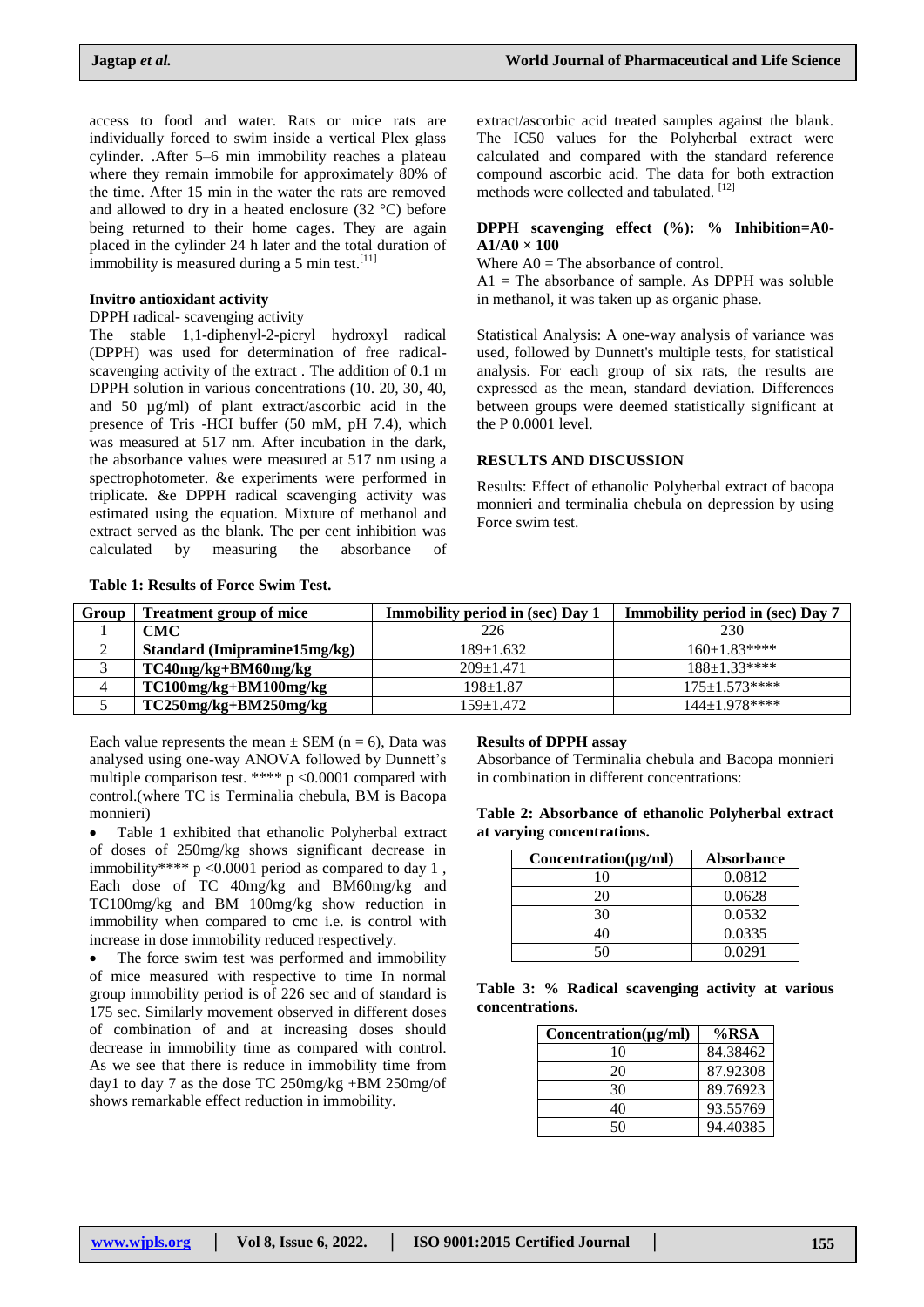

**Graph 4: Comparison with ascorbic acid.**

Table 4 Represents Graphical presentation compared with ascorbic acid.

Ethanolic extract of leaves of bacopa monnieri and fruits of terminalia chebula had remarkable scavenging effect on DPPH free radical which increase with increasing in concentration from 10µg/ml to 50 µg/ml. The scavenging effect increase significantly as at 50µg/ml shows 94.40385% of radical scavenging activity at absorbance 0.0291 The IC50 value of this Polyherbal extract is 38.8614µg/ml. The IC 50 value (inhibitory concentration of extract required to inhibit 50% of initial DPPH free radical) of plants ethanolic extract and ascorbic acid as positive control was determined graphically from graph of DPPH inhibition in table no 4.

Ethanolic Polyherbal extract of leaves of Bacopa monnieri and fruits of Terminalia chebula shows various pharmacological effect in various kinds of diseases. As Bacopa monnieri is considered to be nervine tonic and in ayurvedas it is called as Medhya Rasayana which affects on intellect and disorders associated with it and shown good activity in depression due to presence of Brahmin, nicotine, herpestine, des-saponin glycosidestriterpenoid saponins like Bacosides A & B showing effect on neurotransmitter level may be by increase in effect of serotonin and norepinephrine $\left[13\right]$  and Terminalia Chebula known as King of Medicines and as part of Triphala churna and various uses and also its activity to get rid out of depression due to presence of Chebulinic acid showing antidepressant activity so the combination of these two medicinal herbd shows remarkable antidepressant and antioxidant activity.<sup>[14]</sup>

The 250mg/kg dose of TC and BM showing reduction in immobility with increas in dose causing antidepressant activity. these both herbs produce amazing diversity of secondary metabolites , the Phytochemical investigations and invitro antioxidant activity of TC and BM indicated that as increase in concentration shows highest radical scavenging activity of94.40385 at 50µg/ml and IC50 of 38.8614 µg/ml showing significant potency for antioxidant activity

# **CONCLUSION**

From this research conducted, it may be concluded that the ethanolic Polyherbal extract of leaves of Bacopa monnieri and fruits of Terminalia chebula shows various pharmacological effect in depression and oxidation may be due to presence of alkaloid terpenoid, flavanoid. An approach was made to identify and quantify the amount of phytochemicals probably responsible for the antioxidant activity, and it was found rich in these phytochemicals and it can be a good source not only for the antioxidant but also for the treatment of depression. The present results are supportive and useful for their application as Positive drug candidate if further research in this direction with proper clinical trial support.

# **REFERENCES**

- 1. Athar M: Oxidative stress and experimental carcinogenesis, 2002; 40: 656-667.
- 2. Collins CA, Fry FH, Holme AL, Yiakouvaki A, Al-Qenaei A, Pourzand C and Jacob C: Towards multifunctional antioxidants: synthesis, electrochemistry, in vitro and cell culture evaluation of compounds with ligand/catalytic properties. Organic & Biomolecular Chemistry, 2005; 3(8): 1541-6.
- 3. Visavadiya NP, Soni B and Madamwar D: Suppression of reactive oxygen species and nitric oxide by Asparagus racemosus root extract using *invitro* studies. Cellular and Molecular Biology, 2009; 55(4): PP1083-95.
- 4. Pandey N, Brave D. Antioxidant activity of ethanolic extract of Annona squamosa Linn Bark. Int J Biomed Pharmaceut Sci., 2011 Oct; 2: 1692-7.
- 5. Wiboonpun N, Phuwapraisirisan P and Tip-pyang S: Identification of antioxidant compound from Asparagus racemosus. Phytotherapy Research an International Journal Devoted to Pharmacological and Toxicological Evaluation of Natural Product Derivatives, 2004; 18(9): 771-73
- 6. Depression Jawaid T, Gupta R, Siddiqui ZA. A review on herbal plants showing antidepressant activity. International Journal of Pharmaceutical Sciences and Research, 2011 Dec 1; 2(12): 3051.